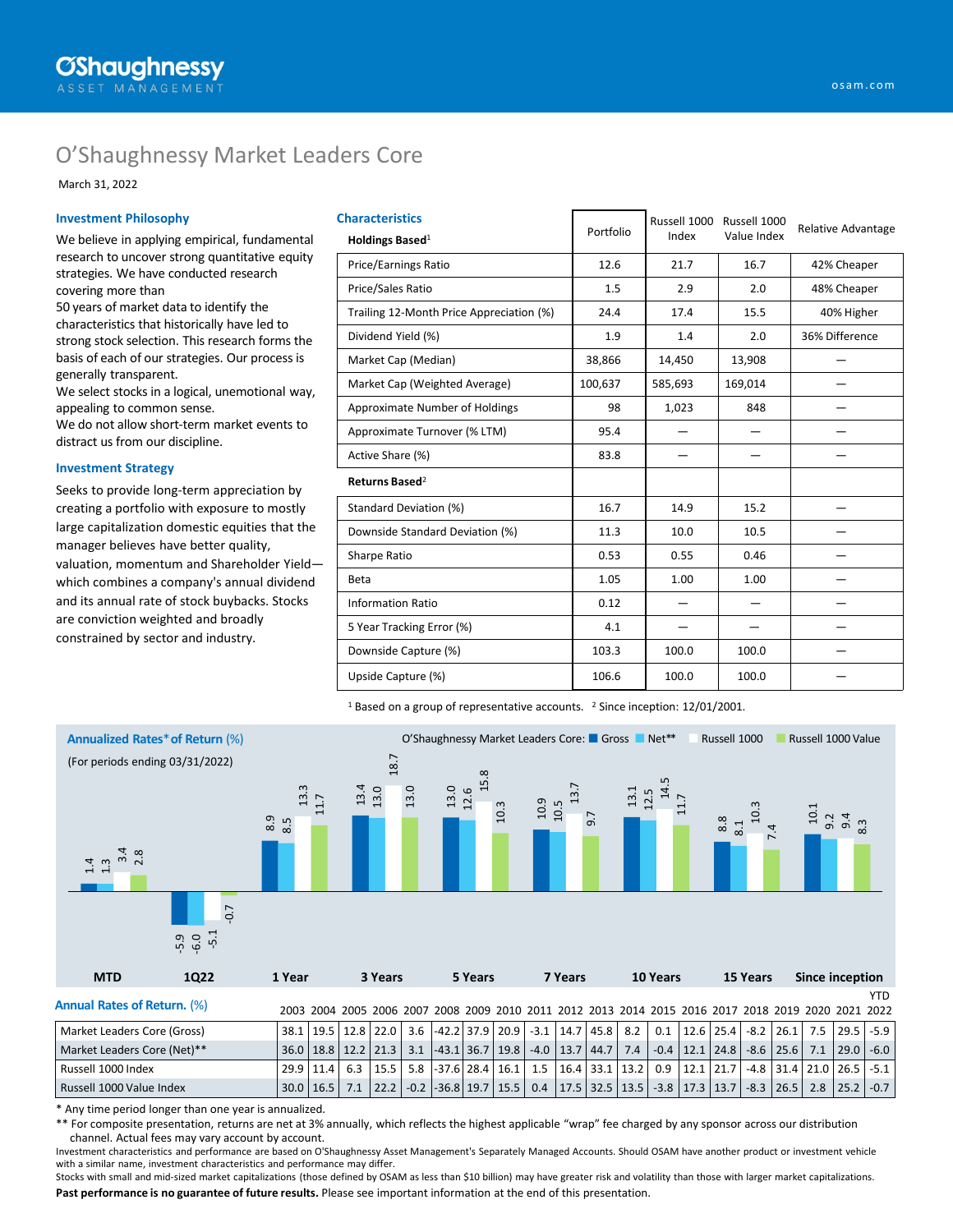## O'Shaughnessy Market Leaders Core

March 31, 2022

#### **Base Rates** (12/01/2001 to 03/31/2022, gross of fees)

Base rates are a batting average for how often a strategy beats the Russell 1000 over certain rolling time periods.

| <b>Rolling Periods</b> | Won | Lost | <b>Base Rate</b> | Avg. Excess<br>Return |
|------------------------|-----|------|------------------|-----------------------|
| 1-Year                 | 124 | 109  | 53%              | 1.2%                  |
| 3-Years                | 112 | 97   | 54%              | 0.7%                  |
| 5-Years                | 104 | 81   | 56%              | 0.6%                  |
| 7-Years                | 95  | 66   | 59%              | 0.4%                  |
| 10-Years               | 72  | 53   | 58%              | 0.4%                  |
| 15-Years               | 39  | 26   | 60%              | 0.6%                  |

| <b>Top 10 Holdings</b>       |       | Percent of<br>Portfolio | Percent of<br>Russell 1000 | Percent of<br>Russell 1000<br>Value |
|------------------------------|-------|-------------------------|----------------------------|-------------------------------------|
| HP INC                       |       | 4.1                     | 0.1                        | 0.1                                 |
| <b>CITIGROUP INC</b>         |       | 3.2                     | 0.3                        | 0.5                                 |
| ORACLE CORP                  |       | 3.1                     | 0.3                        | 0.0                                 |
| <b>GARTNER INC</b>           |       | 3.1                     | 0.1                        | 0.0                                 |
| <b>HOLOGIC INC</b>           |       | 3.1                     | 0.0                        | 0.1                                 |
| <b>MICROSOFT CORP</b>        |       | 3.0                     | 5.5                        | 0.0                                 |
| <b>FORD MOTOR CO</b>         |       | 2.7                     | 0.2                        | 0.3                                 |
| <b>DELL TECHNOLOGIES INC</b> |       | 2.5                     | 0.0                        | 0.0                                 |
| <b>WEYERHAEUSER CO</b>       |       | 2.4                     | 0.1                        | 0.1                                 |
| NORTHROP GRUMMAN CORP        |       | 2.2                     | 0.2                        | 0.3                                 |
|                              | Total | 29.4                    | 6.8                        | 1.4                                 |

■ Portfolio Bussell 1000 Index ■ Difference

#### **Current Sector Weightings** (%)

(Based on a group of representative accounts as of 03/31/2022)



### **About O'Shaughnessy Asset Management**

O'Shaughnessy Asset Management (OSAM) is a Stamford, Connecticut-based quantitative money management firm. We deliver a broad range of equity portfolios, from small cap to large cap and growth to value. Our clients are individual investors, institutional investors, and the high-net-worth clients of financial advisors. The firm's investment strategies are based on the research of James P. O'Shaughnessy, widely regarded as a pioneer in quantitative equity analysis. This research spans more than five decades, and Mr. O'Shaughnessy has been managing money based on its results since 1996.

For more information, please contact O'Shaughnessy Asset Management, LLC Six Suburban Avenue, Stamford, CT 06901 | 203.975.3333 | osam.com

#### Numbers may not add up due to rounding.

It should not be assumed that your account holdings correspond directly to any comparative indices. Individual accounts may experience greater dispersion than the composite level dispersion (which is an asset weighted standard deviation of the accounts in the composite for the full measurement period). This is due a variety of factors, including but not limited to, the fresh start investment approach that OSAM employs and the fact that each account has its own customized re-balance frequency. Over time, dispersion should stabilize and track more closely to the composite level dispersion. Gross of fee performance computations are reflected prior to OSAM's investment advisory fee (as described in OSAM's written disclosure statement), the application of which will have the effect of decreasing the composite performance results (for example: an advisory fee of 1% compounded over a 10 year period would reduce a 10% return to an 8.9% annual return). Portfolios are managed to a target weight of 3% cash. Account information has been compiled by OSAM derived from information provided by the portfolio account systems maintained by the account custodian(s), and has not been independently verified. In calculating historical asset class performance, OSAM has relied upon information provided by the account custodian or other sources which OSAM believes to be reliable. OSAM maintains information supporting the performance results in accordance with regulatory requirements. Please remember that different types of investments involve varying degrees of risk, that past performance is no guarantee of future results, and there can be no assurance that any specific investment or investment strategy (including the investments purchased and/or investment strategies devised and/or implemented by OSAM) will be either suitable or profitable for a prospective client's portfolio. OSAM is a registered investment adviser with the SEC and a copy of our current written disclosure statement discussing our advisory services and fees continues to remain available for your review upon request.